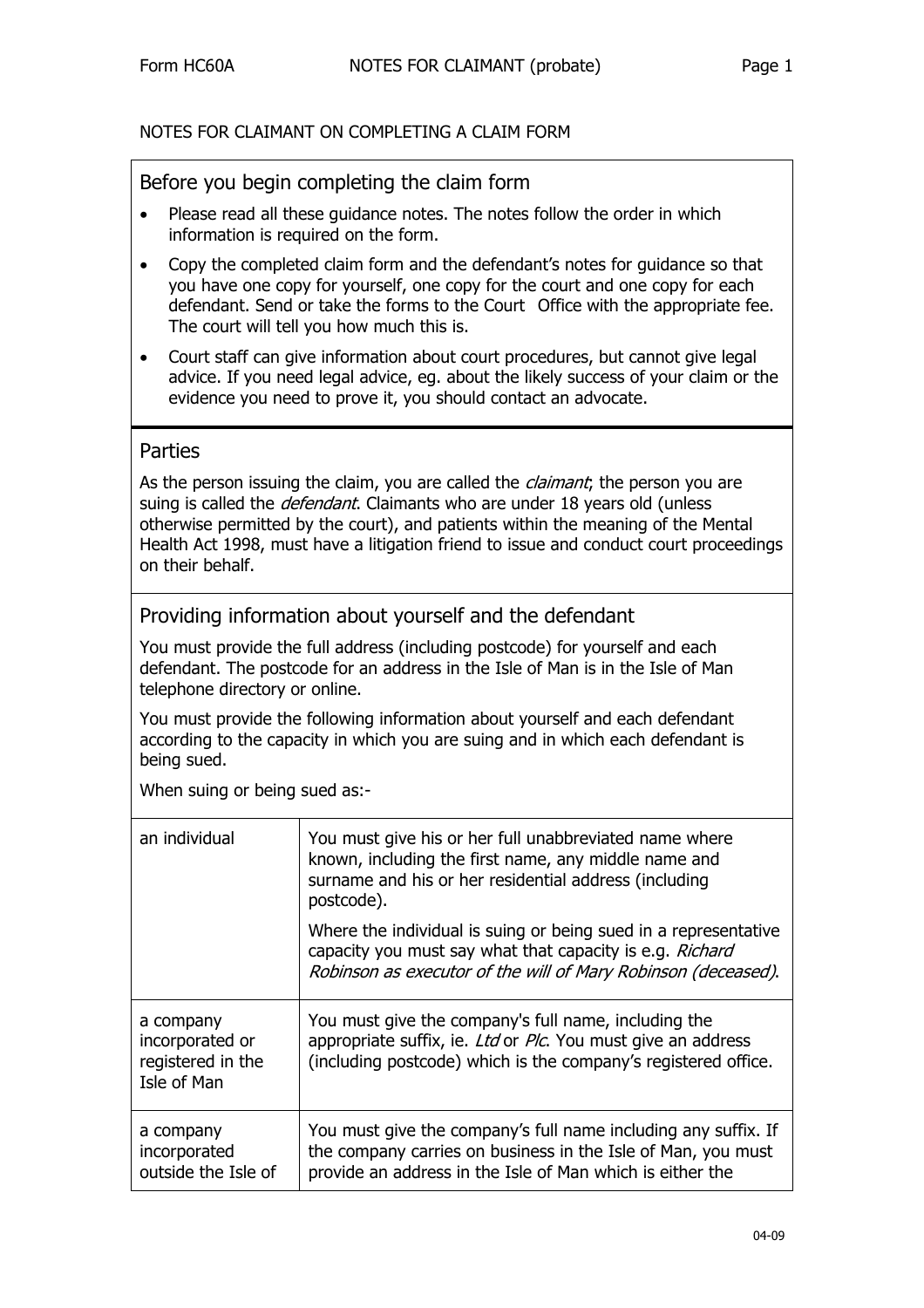| Man                                                                 | registered address under $s.313(1)(c)$ of the Companies Act<br>1931 or the address of the place of business having a real, or<br>the most, connection with the claim. If the company does not<br>carry on business in the Isle of Man, you must give an address<br>which is the company's registered office or place of business. |
|---------------------------------------------------------------------|-----------------------------------------------------------------------------------------------------------------------------------------------------------------------------------------------------------------------------------------------------------------------------------------------------------------------------------|
| any other<br>corporation                                            | You must give the full name of the corporation, and an<br>address which is either its principal office or any other place<br>where the corporation carries on activities and which has a<br>real connection with the claim.                                                                                                       |
| a person under 18                                                   | You must give the person's full name followed by a minor by<br>Mrs Jane Jones his litigation friend or, if the person is<br>conducting proceedings on his or her own behalf, a minor.                                                                                                                                             |
| a patient within the<br>meaning of the<br>Mental Health Act<br>1998 | You must give the person's full name followed by by Jane<br>Jones his litigation friend.                                                                                                                                                                                                                                          |
|                                                                     |                                                                                                                                                                                                                                                                                                                                   |

Where your claim seeks revocation of a grant of probate or letters of administration every person who is entitled to or claims to be entitled to administer the estate under the grant must be made a party to the claim.

# Brief details of claim

- You must set out under this heading a statement of the nature of your interest and the interest of each defendant in the estate.
- If you dispute another party's interest in the estate you must state this and set out your reasons.
- If you contend that:
	- at the time when a will was executed the testator did not know of and approve its contents;
	- a will was not duly executed; or
	- at the time of the execution of a will the testator was not of sound mind, memory and understanding; or
	- the execution of a will was obtained by undue influence or fraud.
	- you must set out the contention specifically and give particulars of the facts and matters relied upon.

# Defendant's name and address

Enter in this box the title, full names, address and postcode of the defendant receiving the claim form (use one claim form for each defendant). The address in this box must be in the Isle of Man, unless the defendant is to be served outside the Isle of Man (in which case you must obtain the court's permission). Use form HC8C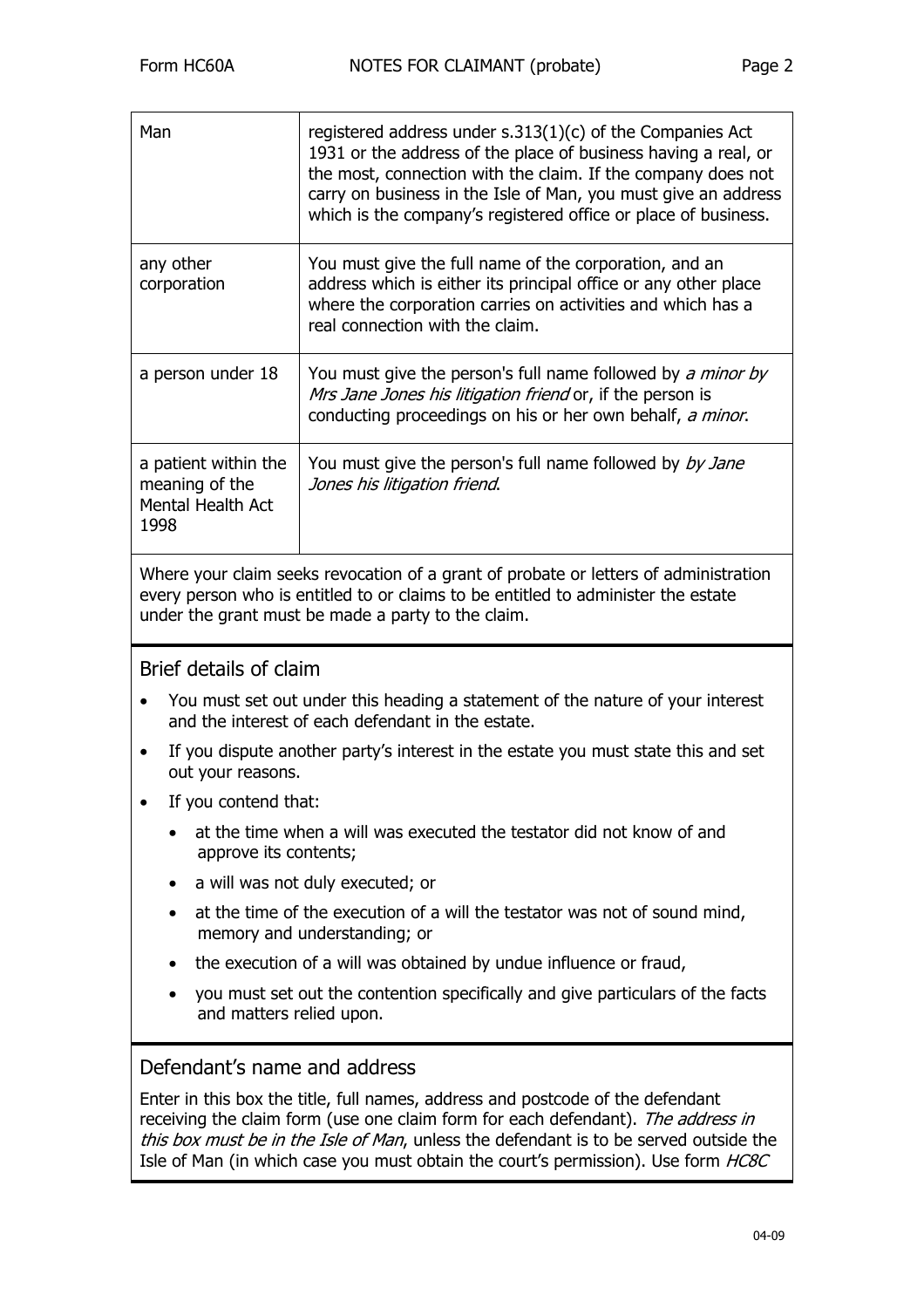Application Notice (permission to serve outside the jurisdiction) to make an application.

# Statement of truth

This must be signed by you<sup>[1](#page-2-0)</sup>, or by your advocate or your litigation friend, if appropriate.

# Address for documents

Insert in this box the address at which you wish to receive documents and payments. The address must be in the Isle of Man. If you are willing to receive documents by fax or e-mail, add details.

# Documents to be filed

You must file any testamentary document of the deceased person which you have in your possession or control with your claim form.

A testamentary document means a will, a draft of a will, written instructions for a will made by or at the request of, or under the instructions of the testator and any documents purporting to be evidence of the contents, or to be a copy, of a will which is alleged to have been lost or destroyed.

In addition you must file written evidence about the documents which should be in the form annexed. It must be signed by you personally (and not your advocate) or by your litigation friend.

You may only file your claim form without the testamentary documents or evidence about them if the court gives permission. It will normally do this only in cases of urgency (eg. where you wish to apply for the immediate appointment of an administrator pending the determination of your claim and it is not possible to obtain the documents immediately).

If the court gives permission it will expect you to give an undertaking to lodge the documents by a specific date.

#### Inspection of testamentary documents

j

Except with the permission of the court, no party is allowed to inspect the testamentary documents or written evidence lodged or filed by another party until they have lodged their testamentary documents and filed their evidence.

All written evidence whether in a witness statement or an affidavit must be typed and a typed copy of any manuscript evidence should also be exhibited to the relevant witness statement, affidavit or other document adducing the same.

<span id="page-2-0"></span> $1$  Where the claimant is a company or other corporation, the statement of truth must be signed by a person holding a senior position in the corporation (as to which, see rule 1.4(3) of the Rules of Court).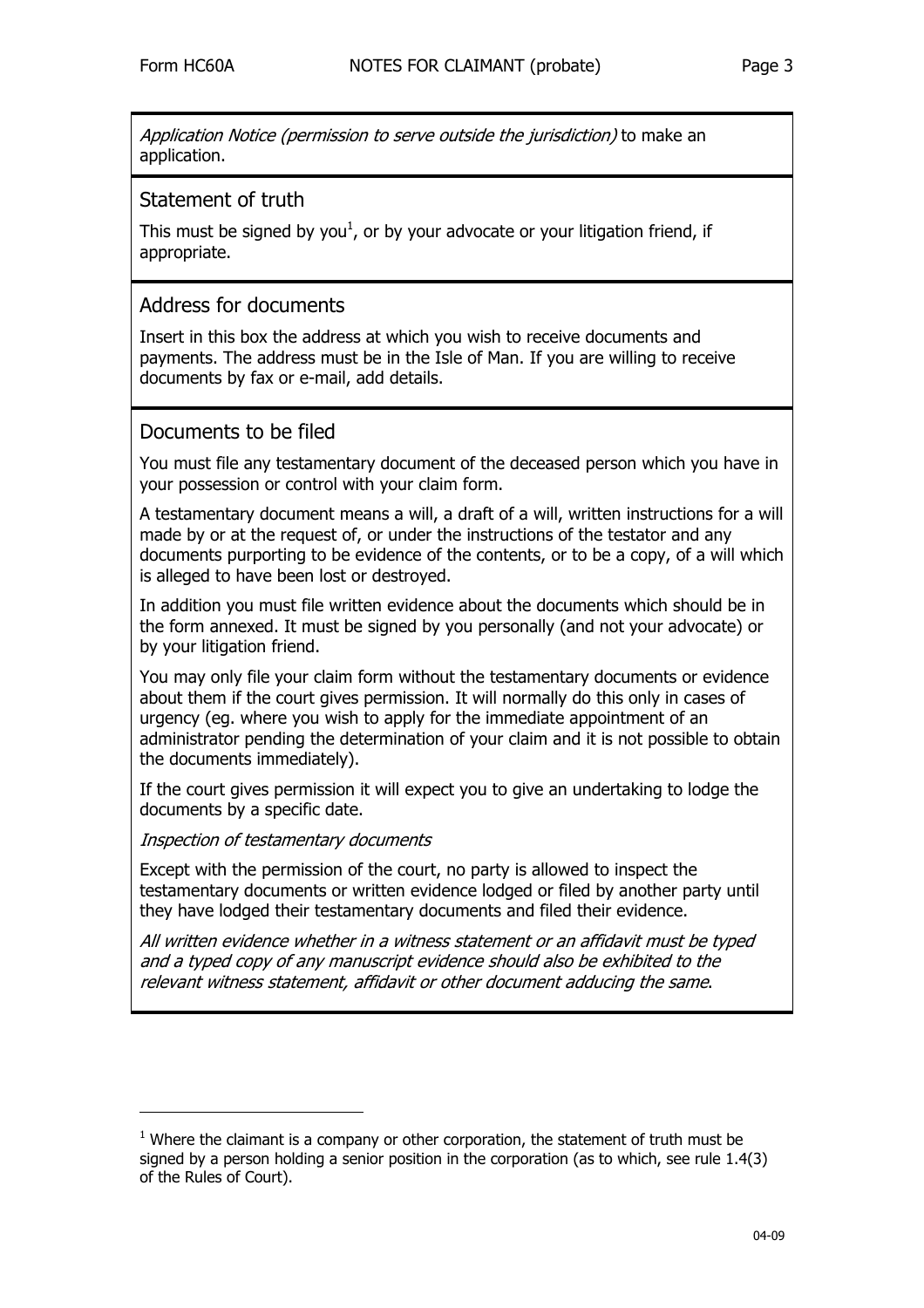# Service of claim form

You must take or send to the court 2 copies of the claim form, plus an additional copy for each defendant to be served. The court will keep one copy, and stamp and return the others to you.

You must then arrange for the coroner to serve a stamped copy of the claim form on every defendant. (If a defendant is represented by an advocate who is authorised to accept service, you may serve the claim form by taking or sending them to the advocate's business address.)

The claim form must be served within 4 months after the date of issue (or, if the court has given leave for it to be served out of the jurisdiction, 6 months after the date of issue). As to service on 1 or more defendants outside of the Isle of Man service must be effected pursuant to any relevant order after application is made to the court. Use form HC8C Application Notice (permission to serve outside the jurisdiction) to make an application.